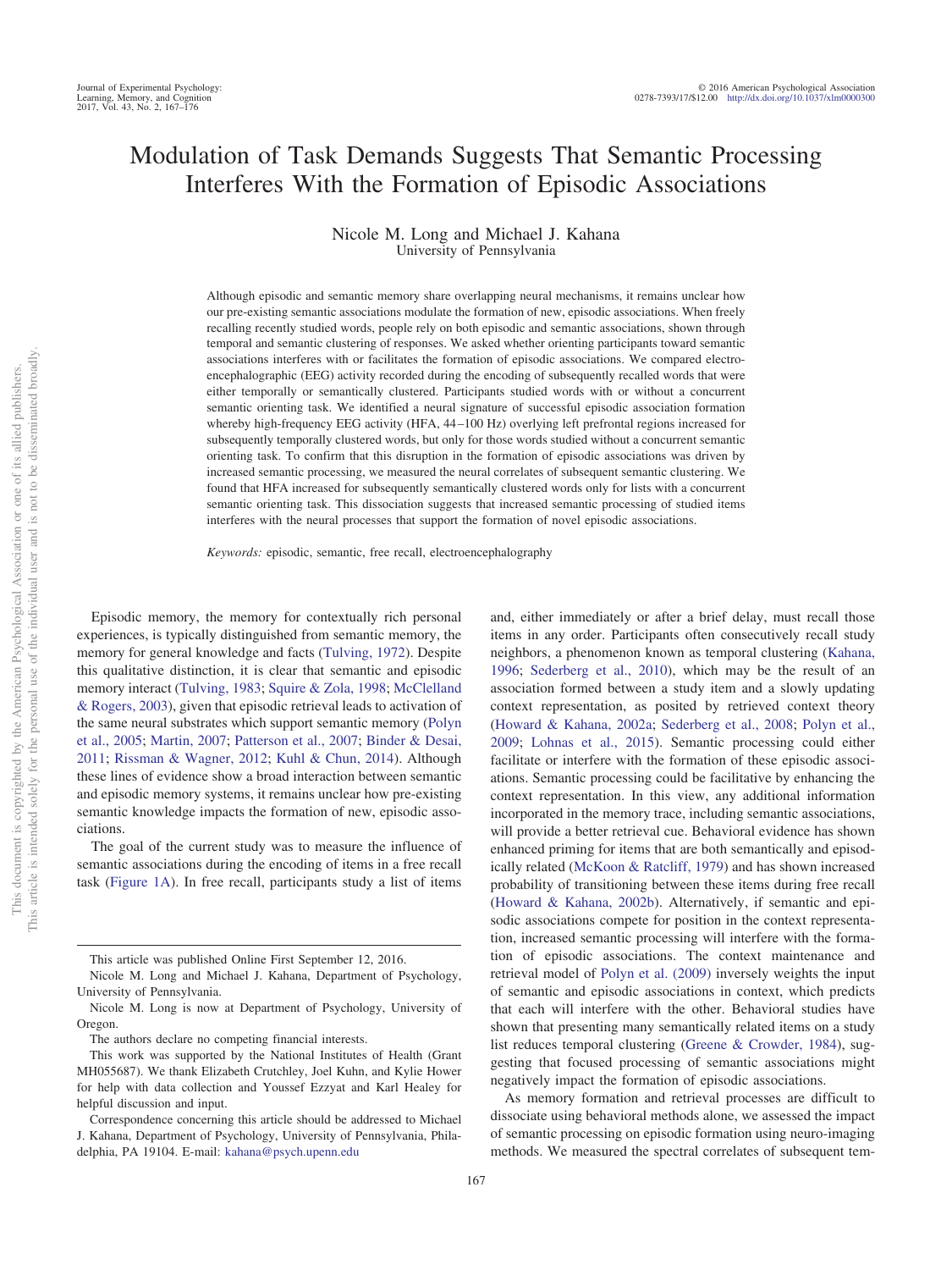

<span id="page-1-0"></span>*Figure 1.* Experiment methods and behavioral results. (A) During the encoding period, participants viewed words presented for 3,000 ms and separated by a variable interstimulus interval. Following the last item on the list, participants recalled the study items in any order. A subset of study items were semantic associates, for example, cat and dog in this figure. Semantic relatedness was determined using word association space (WAS) values (see Methods). Encoding items were divided into four conditions based on how they were recalled: temporally clustered (C*<sup>t</sup>* , black) or recalled preceding or following a study neighbor, for example, tree and lime; semantically clustered (C*s*, dark gray) or recalled preceding or following a semantic associate; not clustered (NC, light gray) or recalled preceding and following non-neighboring and non-semantically related items; or not recalled (NR, white). (B) Participants show a tendency to both temporally and semantically cluster their recalls. The lag contiguity analysis (left panel) shows that participants are more likely to make transitions between study neighbors, those items separated by a lag of  $\pm 1$ , than between non-neighboring study items. Likewise, the semantic contiguity analysis (middle panel) shows that participants are more likely to make transitions between semantically associated items, where increased association corresponds to increased WAS values. These effects are consistent for both no-task (blue/dark gray) and task (orange/light gray) lists. The right panel shows the quantification of these contiguity effects. Temporal clustering scores are reliably greater on no-task compared to task lists, whereas semantic clustering scores are reliably greater on task compared to no-task lists. Error bars are standard errors of the mean. Asterisks denote  $p < .05$ . (C) Regions of interest (ROIs): We analyzed three a priori defined ROIs, left anterior superior, left anterior inferior, and left posterior inferior. See the online article for the color version of this figure.

poral clustering, a proxy of episodic association formation, using scalp electroencephalographic (EEG) recordings. These EEG signals can be analyzed in terms of specific time-varying oscillatory or spectral components of neural activity. High-frequency activity (HFA, 44 –100 Hz) in particular may reflect general cortical activation [\(Manning et al., 2009;](#page-8-7) [Jacobs & Kahana, 2009;](#page-8-8) [Lachaux et](#page-8-9) [al., 2012;](#page-8-9) [Burke et al., 2015;](#page-8-10) [Johnson & Knight, 2015\)](#page-8-11) as increases in HFA correlate with single and multi-unit activity [\(Rasch, Gret](#page-9-12)[ton, Murayama, Maass, & Logothetis, 2008;](#page-9-12) [Manning et al., 2009\)](#page-8-7) as well as the blood oxygenated level dependent effect observed using functional magnetic resonance imaging (fMRI; [Mukamel et](#page-9-13) [al., 2005;](#page-9-13) [Kilner, Mattout, Henson, & Friston, 2005;](#page-8-12) [Niessing et](#page-9-14) [al., 2005;](#page-9-14) [Lachaux et al., 2007;](#page-8-13) [Ojemann, Ojemann, & Ramsey,](#page-9-15) [2013\)](#page-9-15). Changes in HFA track a variety of cognitive processes,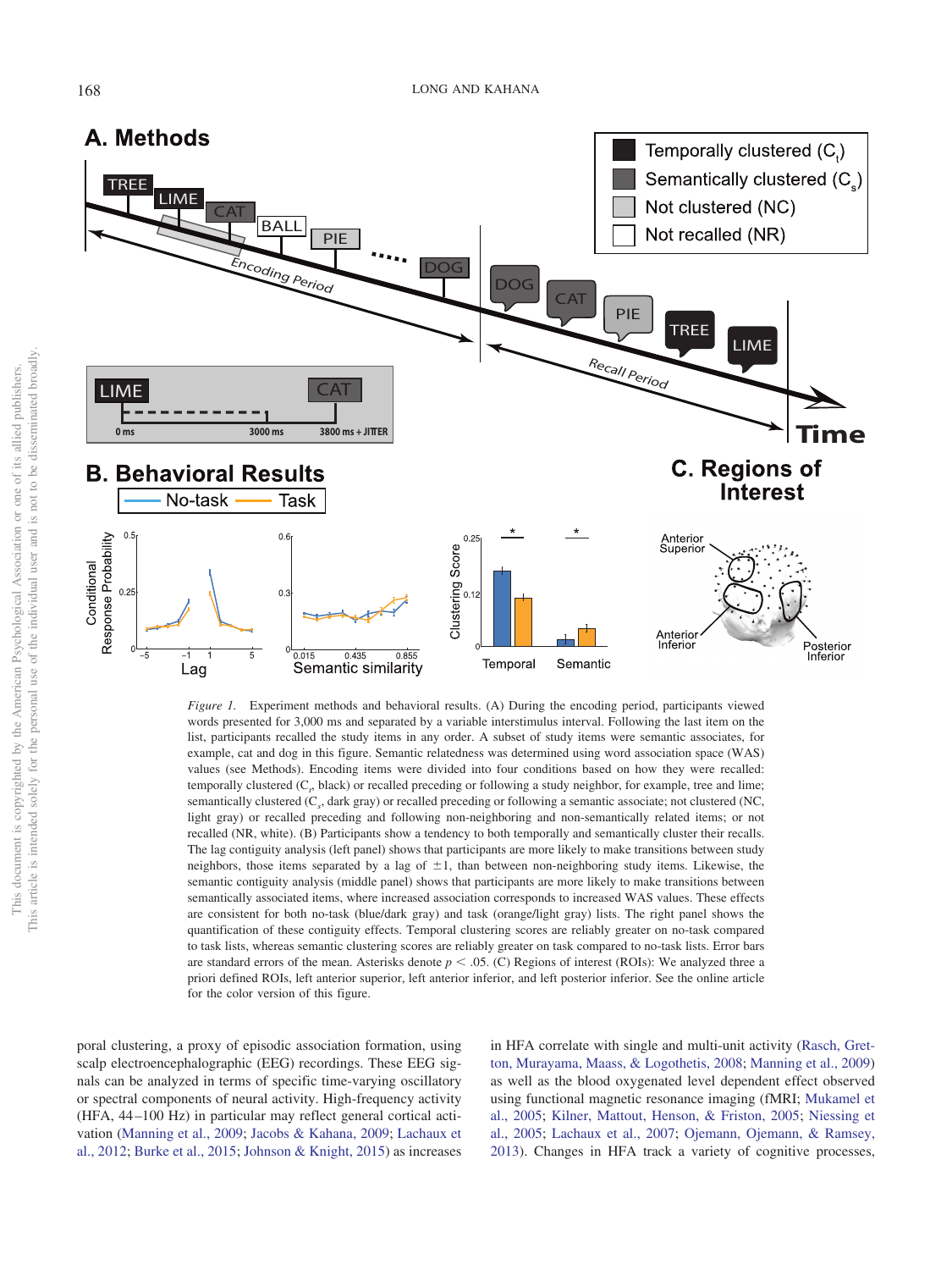including successful memory formation [\(Long et al., 2014\)](#page-8-14) and retrieval [\(Burke, Sharan, et al., 2014\)](#page-8-15), suggesting that differences in episodic association formation might be reflected by changes in HFA.

We sought to assess the impact of semantic processing on the formation of episodic associations by measuring these spectral signals. To manipulate semantic processing, we included lists with and without a semantic orienting task (hereinafter, task and no-task lists). On task lists, participants evaluated the size or animacy of each item. With these semantic tasks, we were able to direct processing to item-specific semantic features as well as obtain a measure of performance in order to ensure that participants were engaged with the task. We predict that HFA will increase during the encoding of subsequently temporally clustered items and that this HFA increase will vary as a function of orienting task. If semantic processing is facilitative, these effects should be greater for task lists than no-task lists, as the semantic processing on task lists should enhance contextual encoding. If semantic processing interferes with episodic processing, subsequent temporal clustering effects should be greater for no-task lists, as semantic processing will disrupt episodic processes specifically on task lists.

#### **Method**

# **Participants**

One hundred fifty-two (86 female) paid volunteers (ages 18 –29) were recruited via fliers posted around the University of Pennsylvania campus. Participants were provided with a base monetary compensation plus an additional performance-based monetary incentive to ensure full effort. Monetary incentive was based on responding within 3,000 ms for trials with a concurrent encoding task and on minimizing blinking during word presentations. Participants could earn up to \$5 per session for responding in time on all task list trials. Participants could earn up to \$5 per session for blinking on fewer than 15% of trials. The Institutional Review Board at the University of Pennsylvania approved our research protocol, and informed consent was obtained from all participants.

# **Free Recall Task**

The data reported in this article were collected as part the Penn Electrophysiology of Encoding and Retrieval Study, involving three multi-session experiments that were sequentially administered. The data reported below are from Experiment 1 and can be accessed at the following lab website: [http://memory.psych.upenn](http://memory.psych.upenn.edu/Publications) [.edu/Publications.](http://memory.psych.upenn.edu/Publications)

Participants performed an immediate free recall experiment consisting of seven sessions of 16 lists of 16 words presented one at a time on a computer screen [\(Figure 1A\)](#page-1-0). Each word was drawn from a pool of 1,638 words taken from the University of South Florida free-association norms [\(Nelson et al., 2004;](#page-9-16) available at [http://memory.psych.upenn.edu/files/wordpools/PEERS\\_wordpool](http://memory.psych.upenn.edu/files/wordpools/PEERS_wordpool.zip) [.zip\)](http://memory.psych.upenn.edu/files/wordpools/PEERS_wordpool.zip). Semantic relatedness was determined using the word association space (WAS) model [\(Steyvers et al., 2004\)](#page-9-17). WAS similarity values were used to group words into four similarity bins (high similarity,  $\cos \theta > 0.7$ ; medium-high,  $0.4 < \cos \theta < 0.7$ ; mediumlow,  $0.14 < \cos \theta < 0.4$ ; low similarity,  $\cos \theta < 0.14$ ). Two pairs of items from each of the four groups were arranged such that one

pair occurred at adjacent serial positions and the other pair was separated by at least two other items. All randomly generated word lists conformed to this structure. The same word was not repeated in a session.

Words were presented concurrently either with a task cue, indicating the judgment that the participant should make for that word, or with no encoding task. The two encoding tasks were a size judgment ("Will this item fit into a shoebox?") and an animacy judgment ("Does this word refer to something living or not living?"), and the current task was indicated by the color and typeface of the presented item. Participants indicated their response by pressing one of four labeled buttons on the keyboard. During no-task lists participants were instructed to read and remember the words without making any overt responses. There were four no-task lists (participants did not have to perform judgments with the presented items), six single-task lists (all items were presented with the same task, three of each task), and six task-shift lists (items were presented with either task). List and task order were counterbalanced across sessions and participants. As we had no predictions of how task-switching would interact with semantic processing to impact the formation of episodic associations, we did not analyze task-shift lists.

For each list, there was a 1,500-ms delay before the first word appeared on the screen. Each item was on the screen for 3,000 ms, followed by a jittered 800- to 1,200-ms interstimulus interval (uniform distribution). After the last item in the list, there was a 1,200- to 1,400-ms jittered delay, after which a tone sounded, a row of asterisks appeared, and the participant was given 75 s to attempt to recall any of the just-presented items.

We excluded all recency items (serial positions 13–16) to minimize recency effects [\(Murdock, 1962\)](#page-9-18) as temporal clustering of these items might be due to either episodic formation during encoding or the result of the high degree of similarity between the end-of-list and test contexts, which may reflect separate processes. Additionally, we excluded the last three sessions from our analyses to minimize the number of words that repeated across session per condition. With this criterion, on average 10 or fewer items within each condition of interest repeated across all sessions. This resulted in a total of 40 lists per participant.

#### **Electrophysiological Recordings and Data Processing**

EEG measurements were recorded using Geodesic Sensor Nets (GSN; Netstation 4.3 acquisition environment, from Electrical Geodesics, Inc.). The GSN provided 129 standardized electrode placements across participants. All channels were digitized at a sampling rate of 500 Hz, and the signal from the caps was amplified via either the Net Amps 200 or 300 amplifier. Recordings were initially referenced to Cz and later converted to an average reference. Channels that demonstrated high impedance or poor contact with the scalp were excluded from the average reference. For each participant and electrode, a fourth-order 2-Hz stopband butterworth notch filter was applied to the raw EEG signal at 60 Hz to eliminate electrical line noise.

To identify epochs contaminated with eyeblink and other movement artifacts, electrooculogram (EOG) activity was monitored bipolarly using right and left electrode pairs (electrodes 25, 127, and 8 and 126 on the GSN). An individual word presentation event was rejected from subsequent analyses if the weighted running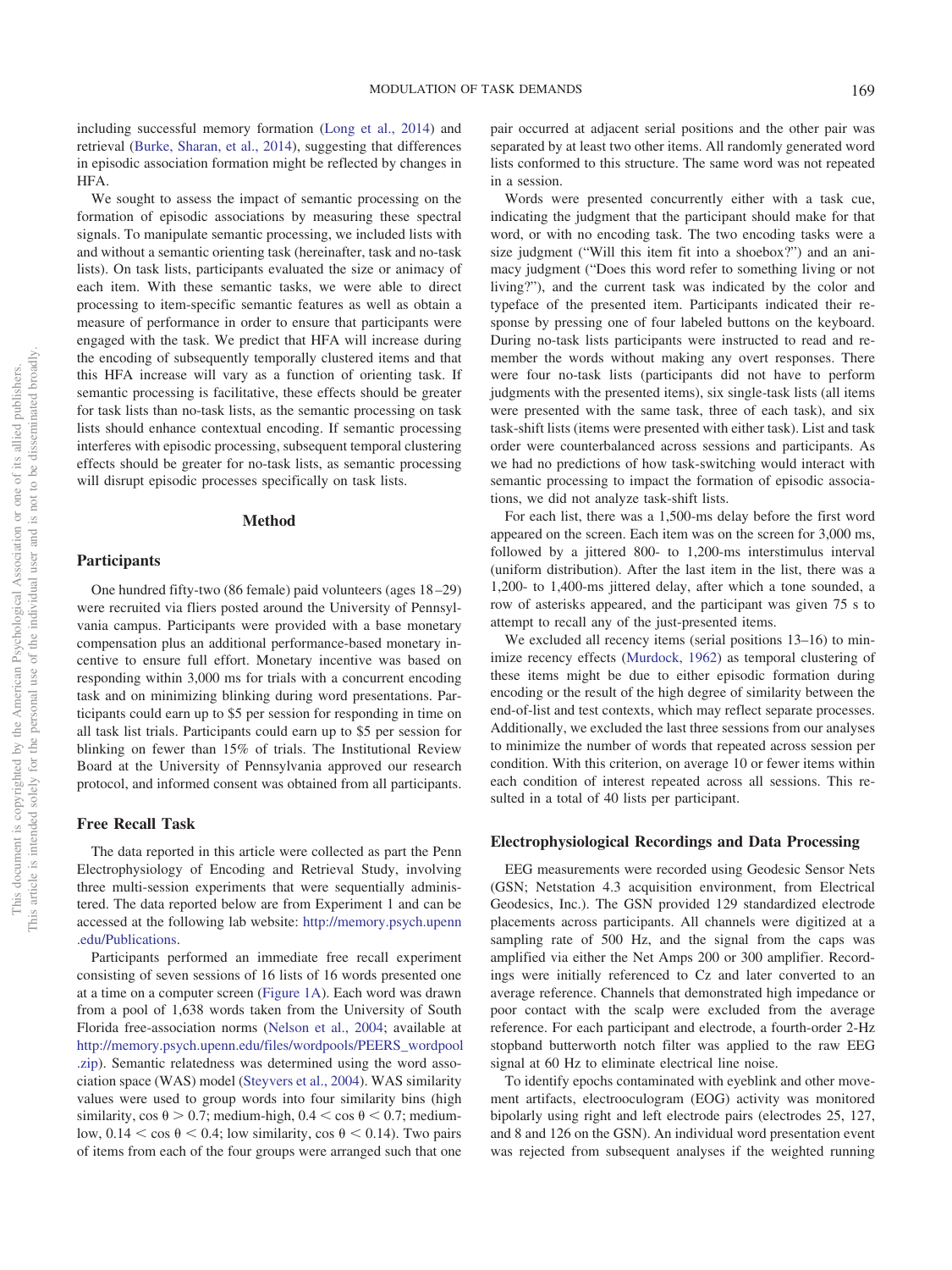average for either the right or the left EOG pair exceeded a  $100$ - $\mu$ V threshold.

### **Data Analyses and Spectral Power**

We applied the Morlet wavelet transform (wave number 6) to all electrode EEG signals from 500 ms preceding to 3,000 ms following word presentation, across 46 logarithmically spaced frequencies (2–100 Hz). We included a 1,000-ms buffer on both sides of the data to minimize edge effects. After log-transforming the power, we downsampled the data by taking a moving average across 100-ms time windows and sliding the window every 50 ms, resulting in 69 time intervals (35 non-overlapping) from  $-500$  ms to 3,000 ms surrounding stimulus presentation. Power values were then *Z*-transformed within session by subtracting the mean and dividing by the standard deviation power. Mean and standard deviation power were calculated across all encoding events and time points in a session for each frequency. We split the Z-transformed power into six distinct frequency bands  $(\theta_L, 3-4)$ Hz; θ<sub>H</sub>, 6-8 Hz; α, 10-14 Hz; β, 16-26 Hz;  $γ<sub>L</sub>$ , 28-42 Hz;  $γ<sub>H</sub>$ , 44 –100 Hz; [Sederberg et al., 2006\)](#page-9-19), by taking the mean of the *Z*-transformed power in each frequency band and across the 0- to 3,000-ms presentation interval. We collapsed our analyses across the encoding interval as we had no a priori hypotheses about the time course of subsequent temporal and semantic clustering processes.

We defined four conditions of interest [\(Figure 1A\)](#page-1-0), items subsequently recalled and temporally clustered  $(C_t)$ , items subsequently recalled and semantically clustered  $(C_s)$ , items subsequently recalled and not clustered (NC), and items subsequently not recalled (NR). C<sub>r</sub> items were study items recalled either preceding *or* following the recall of a study neighbor (absolute lag between serial position of items was 1), but not recalled preceding or following a semantic associate. C*<sup>s</sup>* items were study items recalled either preceding *or* following the recall of a semantic associate (WAS value for the pair of items was  $\geq$ .4), but not recalled preceding or following a study neighbor. NC items were study items recalled preceding and following non-neighboring and non-semantically associated study items. We analyzed these conditions separately for no-task lists (no encoding task performed) and task lists (single encoding task, either animacy or size judgment, performed for all items in a list).

### **ROI Selection and Analysis**

*Z*-power values were averaged across electrodes within a region of interest (ROI) as we were interested in effects consistent across an ROI and not regional differences within an ROI. Therefore, each participant contributed a single *Z*-power value for each condition for each ROI. Our three ROIs (see [Figure 1C\)](#page-1-0) were selected a priori based on previous scalp EEG studies [\(Weidemann et al.,](#page-9-20) [2009;](#page-9-20) [Long et al., 2014\)](#page-8-14) and were intended to cover left prefrontal (anterior superior, AS; anterior inferior, AI) and left temporal cortex (posterior inferior, PI) as subsequent memory effects are predominantly left lateralized [\(Kim, 2011;](#page-8-16) [Burke, Long, et al.,](#page-8-17) [2014\)](#page-8-17). Conditions were compared across participants within an ROI and frequency using a paired *t* test.

## **Results**

The goal of our study was to assess the influence of semantic processing on episodic memory formation. We first measured response accuracy on task lists. Participants gave an accurate response on 86% of size trials and 88% of animacy trials where we defined the correct size or animacy judgment based on the modal response of an independently collected dataset of 42 participants [\(Polyn et al., 2012\)](#page-9-21). We then measured the tendency of participants to temporally and semantically cluster their recalls [\(Figure 1B\)](#page-1-0) separately for task and no-task lists. Difference in serial position, or lag, determined temporal relatedness. WAS values [\(Steyvers et](#page-9-17) [al., 2004\)](#page-9-17) determined semantic relatedness. WAS values ranged from  $-.2$  to 1, where low values indicate weak semantic relatedness (e.g., tree and lime,  $WAS = .17$ ) and high values indicate strong semantic relatedness (e.g., dog and cat,  $WAS = .95$ ). We crossed episodic and semantic relatedness by designing study lists such that at least two pairs of high semantically related items  $(WAS > .4)$  were temporally contiguous, while another two pairs of highly semantically related items were separated by at least two intervening items. All temporally contiguous high semantic items were excluded from these analyses as it is impossible to know if such items are clustered based semantic or episodic associations.

Participants recalled on average  $66\%$  (*SD* = 13%) of studied items on no-task lists and 58% ( $SD = 11\%$ ) of studied items on task lists, with recall performance reliably greater on no-task relative to task lists,  $(t(151) = 14.1, p < .001)$ . Participants were more likely to make recall transitions between neighboring than distal study items [\(Figure 1B,](#page-1-0) left panel) and were more likely to make recall transitions between semantically related study items than non-semantically related study items [\(Figure 1B,](#page-1-0) right panel). We quantified the tendency to cluster study neighbors with a temporal clustering (*tc*) score: the probability of making a transition of absolute lag of 1 minus the average probability of making a transition of absolute lag of 3 through 5 [\(Kahana, 1996\)](#page-8-2). Likewise, we quantified the tendency to cluster semantic associates with a semantic clustering (*sc*) score: the probability of making a transition to another item with a WAS value of .4 or greater minus the average probability of making a transition to an item with a WAS value less than .4. Across both list types, *tc* scores were reliably greater than zero [\(Figure 1B,](#page-1-0) third panel,  $t s > 13.0$ ,  $p s <$ .001). The *sc* scores were only reliably greater than zero for task lists [\(Figure 1B,](#page-1-0) third panel,  $t(151) = 5.3$ ,  $p < .001$ ). The *sc* scores were reliably greater than zero for both size  $(t(151) = 5.1, p < .01)$ and animacy  $(t(151) = 2.8, p < .01)$  lists, and did not differ between tasks  $(t(151) = 1.7, p = .10)$ , thus we collapse all following analyses across both task list types. The *tc* scores reliably differed between no-task and task lists  $(t(151) = 6.3, p <$ .001), as did *sc* scores  $(t(151) = 2.2, p < .05)$ .

The behavioral results suggest that the semantic orienting task might interfere with episodic encoding as temporal clustering was reliably decreased in task lists. However, clustering is likely the result of both encoding and retrieval processes, thus the decrease in temporal clustering might be due to interference at retrieval. As behavioral measures alone cannot dissociate these two processes and our goal was to measure how semantic processing impacts episodic association formation, we turn to the neural data to measure the processes at encoding. We extracted spectral signals across six frequency bands, low theta  $(3-4$  Hz), high theta  $(6-8)$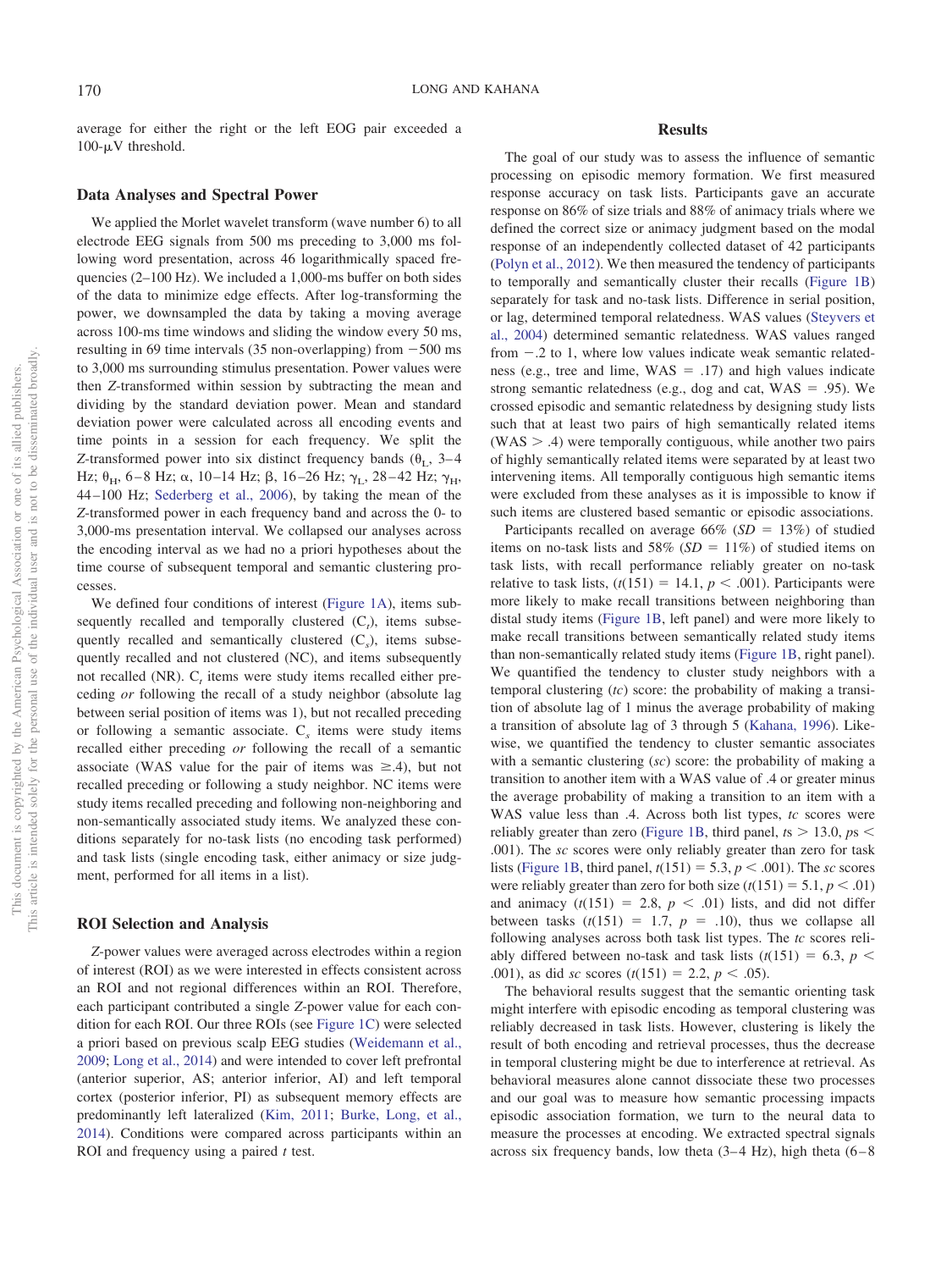Hz), alpha (10 –14 Hz), beta (16 –26 Hz), low gamma (28 – 42 Hz), and high-frequency activity (44 –100 Hz) and three ROIs, left AS, left AI, and left PI [\(Figure 1C\)](#page-1-0). We made comparisons across items subsequently temporally clustered, but not semantically clustered (C*<sup>t</sup>* ), items subsequently semantically clustered, but not temporally clustered (C*s*), and items subsequently recalled, but not clustered (NC) separately for no-task and task lists.  $C<sub>t</sub>$  items were recalled preceding or following a study neighbor, C*<sup>s</sup>* items were recalled preceding or following a semantic associate, and NC items were recalled preceding and following non-neighboring and nonrelated study items. Semantic associates were pairs of study list items with WAS values of .4 or greater.

Our first goal was to identify a neural subsequent temporal clustering effect. In a previous study [\(Long & Kahana, 2015\)](#page-8-18) we found that HFA (44 –100 Hz) increases as a function of subsequent temporal clustering; however, as we did not control for semantic relatedness among study words, temporally clustered words could also have been clustered based on semantic associations. There-

fore, we were unable to dissociate the contributions of episodic and semantic processing. To measure the signals unique to episodic association formation, we analyzed the subsequent temporal clustering effect  $(SCE_t)$  by comparing  $C_t$  items to NC items on no-task lists. All semantically clustered items were excluded. This SCE, analysis revealed several power increases across ROIs [\(Figure 2,](#page-4-0) top row, blue line). Beta power increases were significant in all ROIs (AS,  $t(151) = 3.0, p < .01$ ; AI,  $t(151) = 2.8, p < .01$ ; PI,  $t(151) = 2.3, p = .02$ . Low gamma and HFA power increases were significant in AS (low gamma,  $t(151) = 2.7$ ,  $p < .01$ ; HFA  $t(151) =$ 2.0,  $p = .04$ ). These results suggest that the formation of episodic associations is characterized by increases in HFA over left prefrontal regions. This is the first demonstration in scalp EEG of HFA increases related to episodic association formation.

Next, we sought to test the two hypotheses that orienting participants to semantic associations could either facilitate or interfere with the formation of episodic associations. If semantic processing facilitates episodic memory formation, we should observe an in-

No-task Task  $0.15$ SCE, AZ-Power 0  $-0.15\frac{1}{\theta_{L}}$  $\boldsymbol{\theta}_{\rm H}$  $\Theta_{\rm H}$ β  $\theta_{\text{\tiny L}}$ β  $\theta_{\rm I}$ β  $\alpha$  $V_{L}$  $\mathsf{Y}_\mathsf{H}$  $\alpha$  $Y_L$  $\mathsf{Y}_\mathsf{H}$  $\theta_{\rm H}$  $\alpha$  $\mathsf{Y}_{\mathsf{L}}$  $Y_{\rm H}$  $0.15$ SCE AZ-Power  $-0.15$  $\boldsymbol{\theta}_{\rm H}$  $\theta_{\rm r}$ β  $\Theta_{\shortparallel}$ β β  $\alpha$  $\theta_{\rm H}$  $\theta_{\rm I}$  $\Theta_{\rm H}$  $V_L$  $Y_H$  $\alpha$  $\mathsf{Y}_{\mathsf{L}}$  $Y_{\rm H}$  $\alpha$  $\mathsf{Y}_{\mathsf{L}}$  $\mathsf{Y}_\mathsf{H}$ 

<span id="page-4-0"></span>*Figure 2.* Subsequent clustering effects. The top panel shows the subsequent temporal clustering effect (SCE*<sup>t</sup>* ) and the bottom panel shows the subsequent semantic clustering effect (SCE*s*) for no-task (blue/dark gray) and task (orange/light gray) lists. Each line shows the difference in *Z*-power between subsequently clustered and subsequently recalled, but not clustered, items, for six frequency bands  $(\theta_L, 3-4 \text{ Hz}; \theta_H, 6-8 \text{ Hz}; \alpha, 10-14 \text{ Hz};$  $\beta$ , 16–26 Hz;  $\gamma_L$ , 28–42 Hz;  $\gamma_H$ , 44–100 Hz). Z-power is averaged across the encoding interval (0–3,000 ms). Error bars are standard errors of the mean. See the online article for the color version of this figure.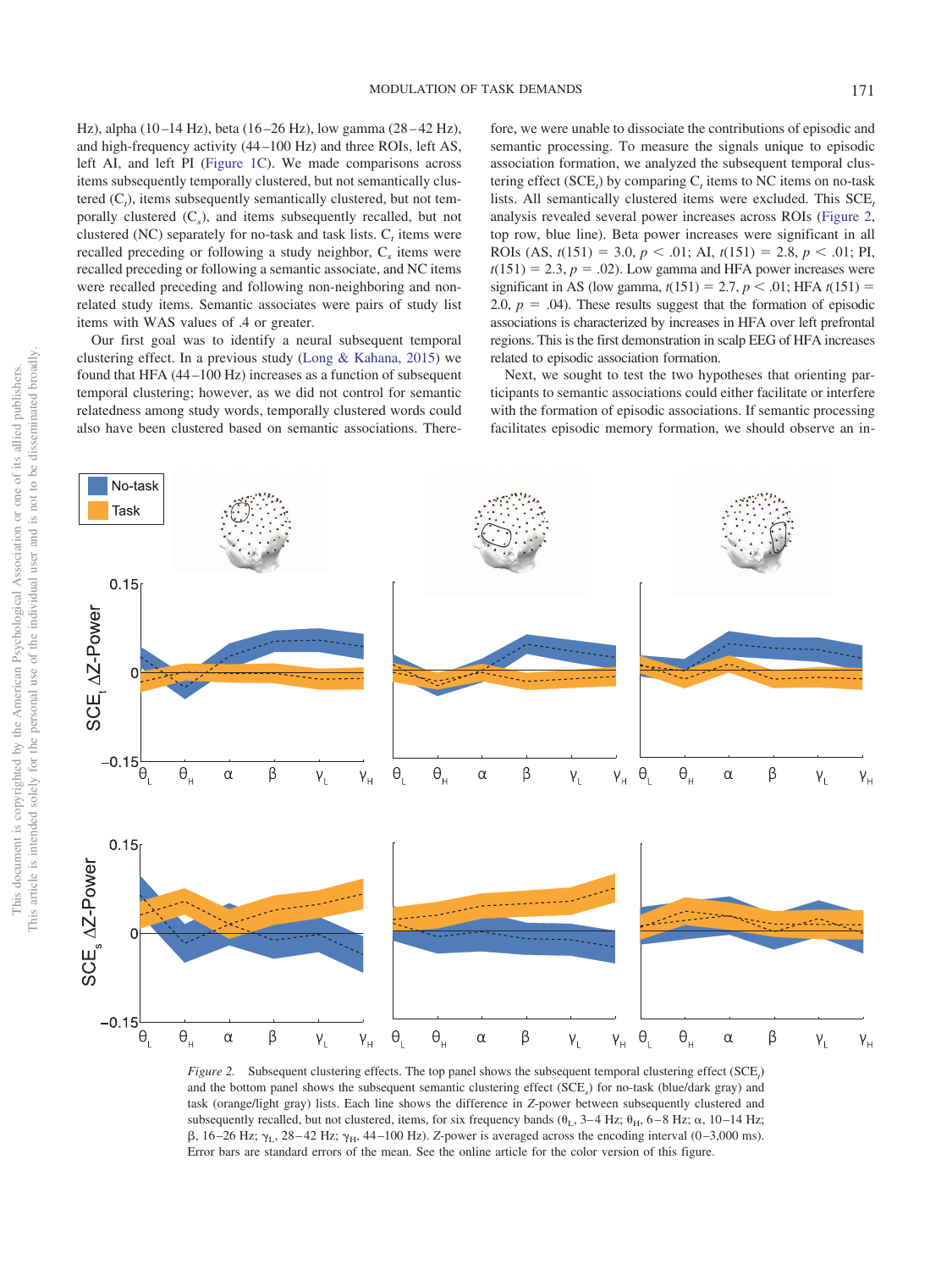creased SCE*<sup>t</sup>* on task relative to no-task lists. Semantic processing may increase contextual encoding by strengthening the context representation. Alternatively, if semantic processing interferes with episodic memory formation, we should observe a decreased SCE, on task relative to no-task lists. The task may decrease contextual encoding by directing processing toward semantic associations at the expense of episodic associations. We tested these competing hypotheses by comparing C<sub>t</sub> and NC items on task lists. This SCE*<sup>t</sup>* analysis revealed no consistent effects in our ROIs [\(Figure 2,](#page-4-0) top row, orange line) and specifically no significant HFA effects ( $ts < 1.5$ ,  $ps > .10$ ).

Our results suggest that semantic processing interferes with episodic encoding mechanisms. However, this interpretation assumes that the semantic orienting task fully focuses processing on semantic features and although we see behavioral evidence for semantic clustering on task lists only, this may be due to processes at retrieval rather than encoding. It is thus unclear whether the task increases semantic processing. If the semantic orienting task directs resources away from episodic association formation in favor of semantic processing, there should be a neural subsequent semantic clustering effect for task lists. To test this hypothesis, we analyzed the subsequent semantic clustering effect (SCE*s*) by comparing C*<sup>s</sup>* and NC items exclusively for task lists. All temporally clustered items were excluded. This SCE*<sup>s</sup>* analysis revealed broad increases in power across both anterior ROIs [\(Figure 2,](#page-4-0) bottom row, orange line). High theta increases were significant in AS  $(t(148) = 2.1, p = .03)$  and beta increases were significant in AI  $(t(148) = 2.0, p = .04)$ . Low and HFA increases were significant in both AS (low gamma,  $t(148) = 2.3$ ,  $p = .02$ ; HFA,  $t(148) = 2.7, p < .01$ ) and AI (low gamma,  $t(148) = 2.3, p = .02;$ HFA,  $t(148) = 2.9, p < .01$ .

We have shown that for task lists the SCE<sub>t</sub> decreases whereas the SCE*<sup>s</sup>* increases, suggesting that participants are processing semantic features during the orienting task. However, participants may process those semantic features regardless of the orienting task. If semantic processing interferes with episodic encoding, a reliable SCE*<sup>t</sup>* should not co-occur with a SCE*s*. To test this hypothesis, we measured the SCE*<sup>s</sup>* for no-task lists. This SCE*<sup>s</sup>* analysis revealed no consistent effects in our ROIs [\(Figure 2,](#page-4-0) bottom row, blue line) and specifically no significant HFA effects  $(ts < 2, ps > .05)$ . As our neural results suggest that semantic processing interferes with episodic processing, we should observe an interaction between the type of clustering effect and the list type. We compared HFA for the SCE<sub>t</sub> and SCE<sub>s</sub> for no-task and task lists (see [Figure 3\)](#page-5-0) using a  $2 \times 2$  repeated-measures analysis of variance (ANOVA) and found a reliable Clustering Effect type  $\times$  List type interaction in AS  $(F(1, 143) = 14.5, p < .001)$  and AI  $(F(1, 143) = 14.5, p < .001)$ 143) = 11.7,  $p < .001$ ), but not PI ( $F(1, 143) = .85$ ,  $p = .36$ ).

The dissociation in clustering effect type and list type suggests that semantic processing interferes with episodic processing. As HFA increases for both of these processes, it might reflect a control mechanism which biases retrieval of task-relevant features. Although HFA increases are typically associated with successful memory formation [\(Sederberg et al., 2003;](#page-9-22) [Burke, Long, et al.,](#page-8-17) [2014;](#page-8-17) [Long et al., 2014\)](#page-8-14), an implication of such a control mechanism is that when task-relevant associations are incongruent with episodic memory demands, HFA should be negatively related to memory performance. We can test this prediction by measuring the encoding activity of semantically isolated items, those items with no semantic neighbors on the study list (pairs of study list items with WAS values  $\lt$  .4). Increased semantic processing of these items, reflected through increases in HFA, should be detrimental to their subsequent recall, as no other semantic associate will be available as a retrieval cue, and the necessary episodic associations will not have been formed. We measured HFA during the encoding of semantically isolated items which were later recalled or not



<span id="page-5-0"></span>*Figure 3.* High-frequency activity (HFA) as a function of clustering and list type. Subsequent temporal and semantic clustering effects (SCE, and SCE<sub>c</sub>) separately for no-task (blue/dark gray) and task (orange/light gray) lists. Each bar shows the difference in HFA between subsequently clustered (temporal or semantic) and subsequently recalled, but not clustered, words. There is a reliable interaction in anterior superior and anterior inferior such that the SCE*<sup>t</sup>* is specific to no-task lists and the SCE*<sup>s</sup>* is specific to task lists. Error bars are standard errors of the mean. See the online article for the color version of this figure.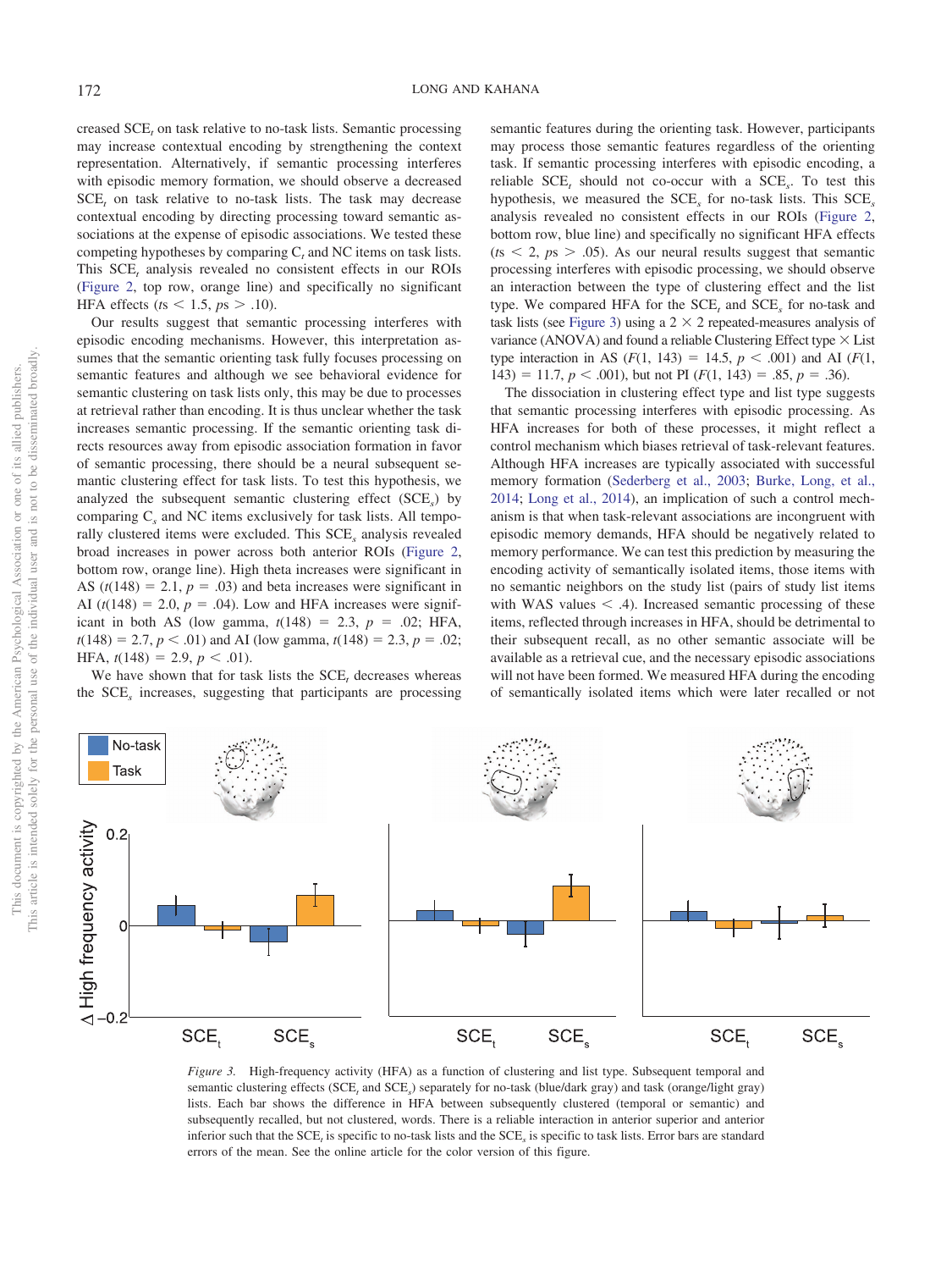recalled, for both task and no-task lists. This analysis revealed a negative subsequent memory effect exclusively for task lists (see [Figure 4\)](#page-6-0). We ran a  $2 \times 2$  repeated-measures ANOVA comparing recall status (recalled or not recalled) and list type (no-task or task) to test the significance of this result. We found a reliable Recall Status  $\times$  List Type interaction in AS ( $F(1, 151) = 6.4$ ,  $p = .01$ ), but not AI  $(F(1, 151) = 1.8, p = .19)$  or PI  $(F(1, 151) = .79, p = .19$ .37).

# **Discussion**

The goal of the current study was to measure the impact of semantic processing on the formation of episodic associations. Our study demonstrates three key findings. First, there is a subsequent temporal clustering effect (SCE*<sup>t</sup>* ), characterized by increased highfrequency activity (HFA, 44 –100 Hz) over left prefrontal (PFC) regions, specific to lists without a concurrent semantic orienting task (no-task lists). Second, there is a subsequent SCE*s*, characterized by increased HFA over left PFC, specific to lists with a concurrent semantic encoding task (task lists). Finally, during task lists, semantically isolated items show a negative subsequent memory effect. That is, HFA over PFC was greater for subsequently forgotten compared to subsequently recalled items, specifically for items which were only weakly semantically related to other study list items. These results suggest that orienting processing toward pre-existing semantic associations, as in the task lists, interferes with the formation of new, episodic associations.

We found increased HFA over left PFC during the encoding of subsequently temporally clustered items, specifically for no-task lists [\(Figure 2,](#page-4-0) top row, blue line). Retrieved context theory posits that clustering is the result of items forming associations with a slowly updating context representation [\(Howard & Kahana, 2002a;](#page-8-3) [Polyn et al., 2009;](#page-9-10) [Lohnas et al., 2015\)](#page-8-4). This context representation is a weighted sum of both pre-experimental semantic associations and newly formed episodic associations. We hypothesize that increased HFA over PFC reflects a cognitive control mechanism which determines the relative weight of each of these associations. Specifically, PFC may alternate between maintaining the previously studied items or retrieving semantic associations. Substantial evidence has shown that PFC is critical for a variety of control processes, including maintenance and manipulation of information in working memory [\(Petrides, 2000;](#page-9-23) [Howard et al., 2003;](#page-8-19) [Hazy et](#page-8-20) [al., 2006;](#page-8-20) [Chatham et al., 2014\)](#page-8-21) as well as controlled retrieval, selection, and associative encoding processes [\(Thompson-Schill et al.,](#page-9-24) [1998;](#page-9-24) [Otten et al., 2001;](#page-9-25) [Thompson-Schill, 2003;](#page-9-26) [Bunge et al., 2005;](#page-8-22) [Badre & Wagner, 2007;](#page-8-23) [Blumenfeld & Ranganath, 2007;](#page-8-24) [Park &](#page-9-27) [Rugg, 2011;](#page-9-27) [Rodd et al., 2012\)](#page-9-28). Our finding that the SCE<sub>t</sub> is specific to no-task lists suggests that HFA increases on no-task lists might reflect maintenance of previous study list items and that the orienting task interferes with this process.

HFA over left PFC increased during the encoding of subsequently semantically clustered items specifically for task lists [\(Figure 2,](#page-4-0) bottom row, orange line). This result confirmed that during encoding, the semantic orienting task increased semantic processing on task lists relative to the no-task lists. Furthermore, this result is consistent with the interference hypothesis, as we would not expect to concurrently observe both an SCE*<sup>s</sup>* and an SCE*<sup>t</sup>* on no-task lists. That the SCE*<sup>s</sup>* and SCE*<sup>t</sup>* both show increased HFA over left PFC suggests a control mechanism which directs processing based on task demands. During no-task lists, left PFC may direct participants to maintain previous study items, promoting the formation of episodic associations. During task lists, left PFC may direct participants to retrieve item-specific semantic features which interfere with the maintained representations of previously studied items, diminishing the formation episodic as-



<span id="page-6-0"></span>*Figure 4.* Subsequent memory effect for semantically isolated items. Semantically isolated items are those items which do not have a strong semantic study associate (word association space  $> .4$ ). The figure shows high-frequency activity (HFA) for semantically isolated items that are subsequently recalled (recalled, black) or subsequently not recalled (not recalled, white), separately for no-task and task lists. There is a reliable interaction in anterior superior such that HFA is increased for not-recalled relative to recalled items specifically for task lists. Error bars are standard errors of the mean.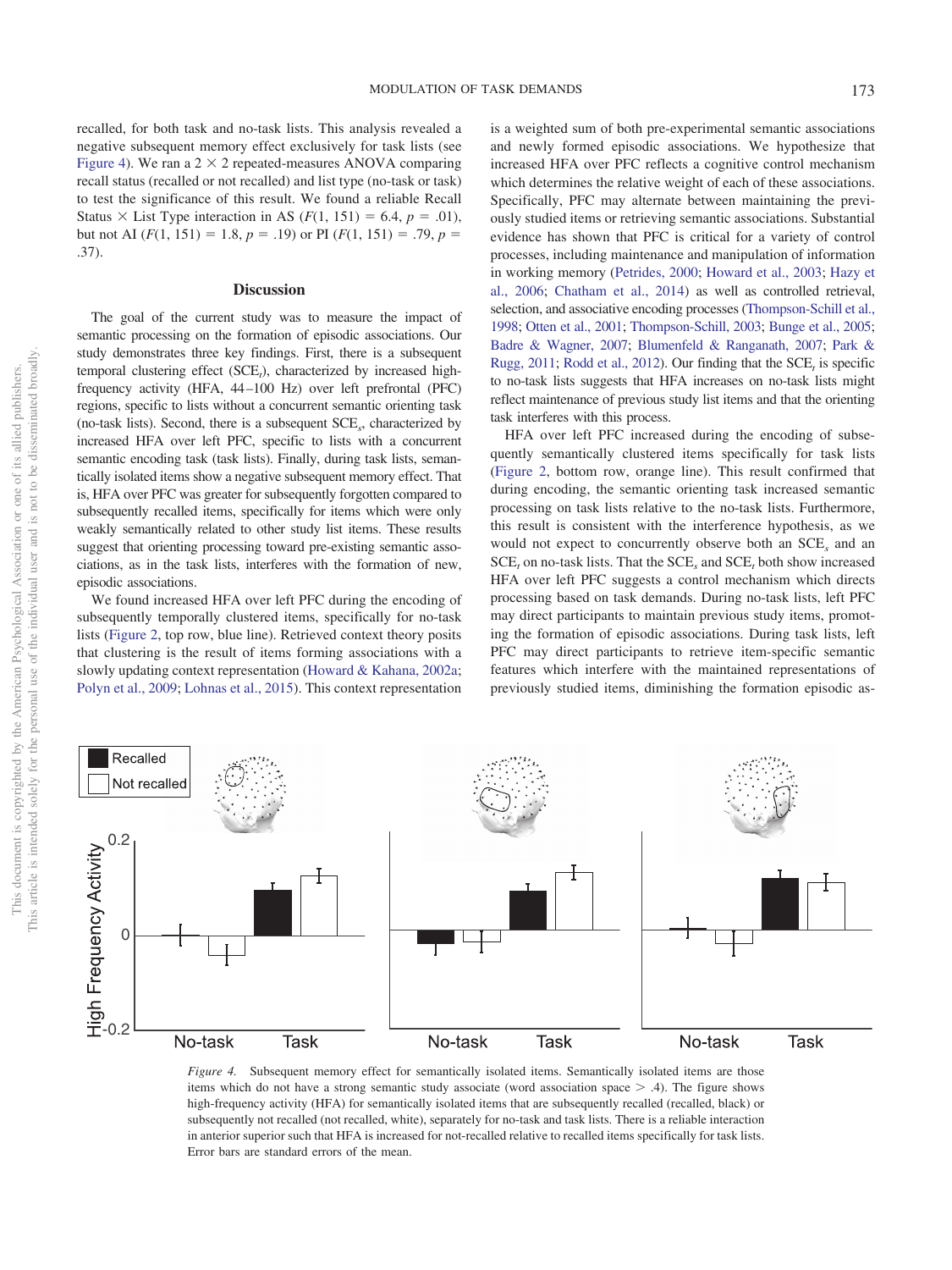sociations. The interpretation that left PFC exerts control in this manner is consistent with previous work showing that left PFC can bias content-specific processing in posterior regions [\(Miller &](#page-9-29) [Cohen, 2001;](#page-9-29) [Thompson-Schill, 2003;](#page-9-26) [Noppeney et al., 2006;](#page-9-30) [Bedny et al., 2008;](#page-8-25) [Kuhl et al., 2013\)](#page-8-26).

The dissociation of subsequent clustering effect and list type suggests that the processing of semantic and episodic associations may be inversely related as predicted by retrieved context models [\(Polyn et al., 2009\)](#page-9-10). However, one might have predicted that semantic associations would facilitate the formation of episodic associations, as there is evidence that items related both episodically and semantically show the most facilitative priming [\(McKoon & Ratcliff, 1979\)](#page-9-11). Our experiment was ideally suited to test these competing hypotheses as the design intentionally included semantically isolated items, items paired with a study list item of low semantic similarity  $(WAS < .4)$ . According to the facilitative hypothesis, increased semantic processing should always benefit a given study item, whether or not that item is semantically isolated. Alternatively, according to the interference hypothesis, increased semantic processing of a semantically isolated item should diminish its probability of being recalled. That is, semantic processing will not be beneficial because there are no semantic associates which can cue retrieval of the semantic isolate. It is furthermore detrimental because it prevents episodic association formation. Our results support the interference hypothesis. We found increased HFA for subsequently forgotten relative to recalled semantically isolated items, specifically for task lists (see [Figure 4\)](#page-6-0).

HFA increases typically predict successful memory formation. Across both intracranial and scalp EEG, as well as free recall, cued-recall, and recognition paradigms, electrophysiological activity above 30 Hz tends to increase for items that are later remembered, compared to those that are later forgotten [\(Sederberg et al.,](#page-9-22) [2003,](#page-9-22) [2006;](#page-9-19) [Nyhus & Curran, 2010;](#page-9-31) [Düzel et al., 2010;](#page-8-27) [Matsumoto](#page-9-32) [et al., 2013;](#page-9-32) [Burke, Long, et al., 2014;](#page-8-17) [Long et al., 2014;](#page-8-14) [Johnson](#page-8-11) [& Knight, 2015;](#page-8-11) [Burke et al., 2015\)](#page-8-10). In light of this large body of research, it may seem surprising to find a negative subsequent memory effect whereby HFA decreases for subsequently remembered items during task lists. Our interpretation is that when task demands emphasize stimulus features that will not be useful at retrieval, HFA increases could predict memory failures [\(Blumen](#page-8-24)[feld & Ranganath, 2007\)](#page-8-24). Thus, during the task lists, left PFC biased processing toward task-relevant information that was both not beneficial for later memory and impaired processing that was necessary for later memory. This interpretation is in line with previous work suggesting that encoding tasks may direct resources away from processes supporting subsequent memory [\(Otten & Rugg, 2001\)](#page-9-33). Together, our results show that accessing semantic associations can interfere with the formation of episodic associations.

An alternative account of the present results is that the signals we observe may reflect differences in item and relational processes. During task lists, participants may direct processing to item-specific semantic features and thus reduce relational processing across study items within a list, enhancing semantic clustering at the expense of temporal clustering. A further possibility is that increased HFA reflects cognitive effort directed to temporal or semantic associations and the degree of match between encoding and retrieval processes determines which type of clustering prevails, in line with a transfer-appropriate processing account [\(Mor](#page-9-34)[ris, Bransford, & Franks, 1977\)](#page-9-34). The current study design cannot

adjudicate between these interpretations and it is possible that increased HFA reflects increased cognitive effort directed to either item-specific or relational processing. Although future studies will be needed to dissociate these accounts, our results show that the interaction between episodic and semantic processing at encoding warrants further investigation. Ultimately, computational models that make direct contact with these types of data will be necessary to understand the nature of encoding and retrieval processes.

We focused our analyses on HFA as this spectral signal is thought to reflect cortical activation [\(Jacobs & Kahana, 2009;](#page-8-8) [Lachaux et al., 2012;](#page-8-9) [Burke et al., 2015\)](#page-8-10). Changes in HFA are unlikely to exclusively reflect either memory encoding or clustering mechanisms as fluctuations in HFA correlate with a variety of cognitive processes [\(Crone, Miglioretti, Gordon, & Lesser, 1998;](#page-8-28) [Crone, Miglioretti, Gordon, Sieracki, et al., 1998;](#page-8-29) [Crone, Boatman,](#page-8-30) [Gordon, & Hao, 2001;](#page-8-30) [Ray, Niebur, Hsiao, Sinai, & Crone, 2008;](#page-9-35) [Ball, Schulze-Bonhage, Aertsen, & Mehring, 2009;](#page-8-31) [Jerbi et al.,](#page-8-32) [2009\)](#page-8-32). Instead, HFA is likely indexing the activity of a large population of neurons, given that HFA correlates with single-unit activity, multi-unit activity, and fMRI signals [\(Mukamel et al.,](#page-9-13) [2005;](#page-9-13) [Ray, Crone, Niebur, Franaszczuk, & Hsiao, 2008;](#page-9-36) [Manning](#page-8-7) [et al., 2009;](#page-8-7) [Ojemann et al., 2013\)](#page-9-15). Previous work has suggested that HFA increases are best understood in terms of when and where they occur, not simply whether they occur [\(Burke et al.,](#page-8-10) [2015\)](#page-8-10). In the present study we interpret the observed HFA increases over PFC as reflecting cognitive control processes. Although the majority of our effects occurred in the high-frequency range, we might have expected to observe both theta  $(3-8 \text{ Hz})$  and beta (16 –26 Hz) effects. Evidence has shown that theta increases during order and contextual processing [\(Hsieh et al., 2011;](#page-8-33) [Stau](#page-9-37)[digl & Hanslmayr, 2013\)](#page-9-37). We did not find theta effects, outside of a single contrast in a single ROI. As appears to be the case with HFA, variations in task demands, for example, explicitly encoding item order, may modulate theta effects. Also, recent work has suggested that beta decreases reflect semantic processing [\(Hanslmayr et al., 2009;](#page-8-34) [Hanslmayr & Staudigl, 2014\)](#page-8-35). We found beta increases for both subsequent temporal and semantic clustering. This discrepancy could be the result of differences in encoding single items as opposed to pairs of items or associations [\(Hanslmayr et al.,](#page-8-36) [2012\)](#page-8-36). It is also possible that the increases we observed reflect broadband asynchronous high-frequency effects [\(Manning et al.,](#page-8-7) [2009;](#page-8-7) [Burke et al., 2015\)](#page-8-10) that obscure narrowband effects.

An important future question to address is how semantic and episodic processes interact during retrieval. Unlike episodic information, semantic information does not need to be accessed during encoding in order to be available at retrieval. Thus, there could be an interaction between episodic and semantic processing during recall as well, potentially explaining how the most likely recall transitions are to those items that are both semantically and episodically related [\(Howard & Kahana, 2002b\)](#page-8-5). An additional critical next step will be to understand how our univariate results relate to recent multivariate work showing that episodic and semantic information is present in context representations during encoding and retrieval [\(Manning et al., 2011,](#page-8-37) [2012\)](#page-8-38). Univariate HFA increases should correlate with the degree to which patterns reflect episodic versus semantic associations and such an effect should be modulated by task demands, given our conclusion that focused semantic processing can interfere with the formation of episodic associations.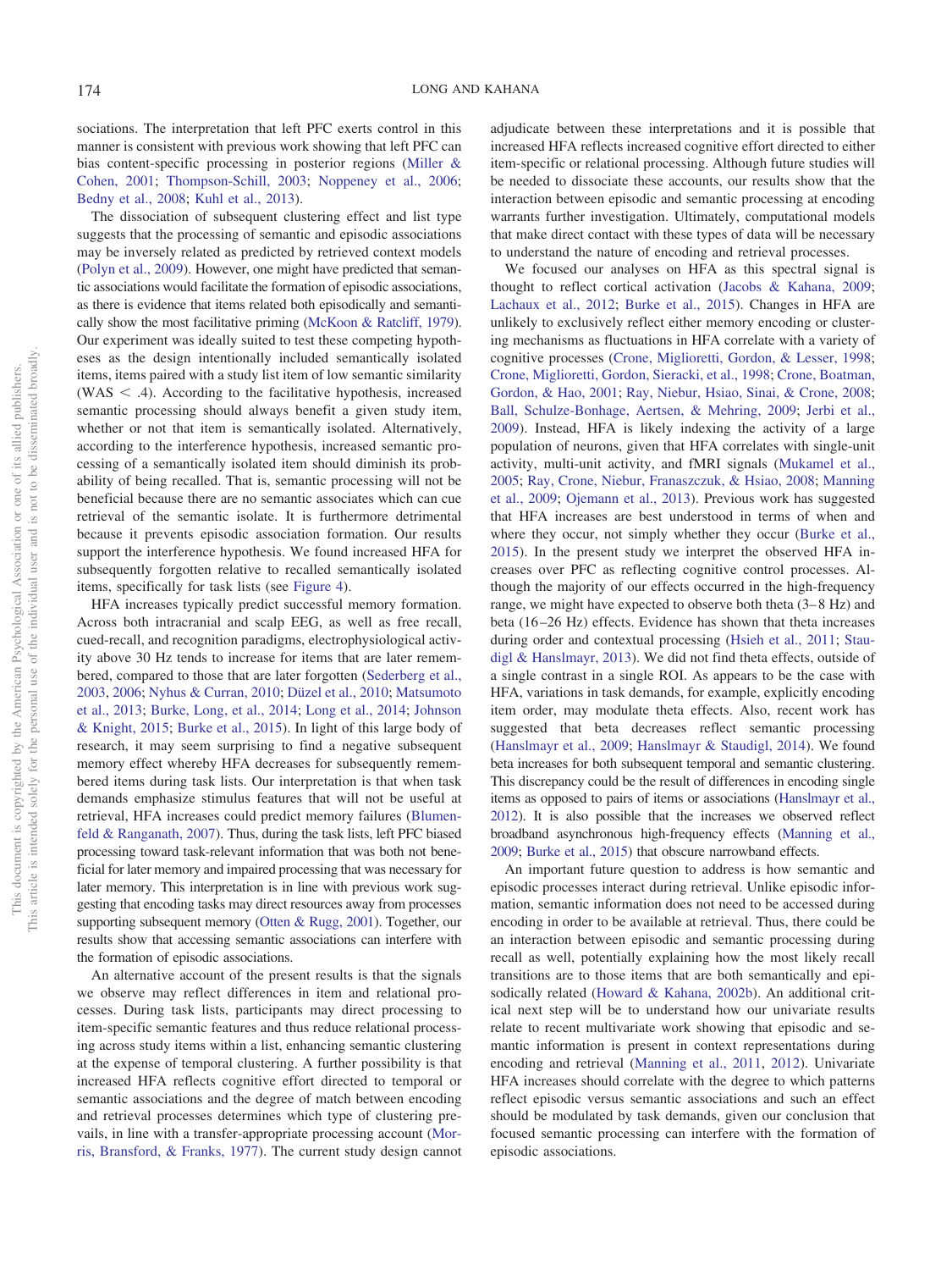Since the term *episodic memory* was coined by Endel Tulving, researchers have endeavored to understand how the episodic and semantic memory systems interact. A critical question has been how our pre-existing associations influence our ability to form new episodic associations. By measuring the impact of a semantic orienting judgment in an episodic task, we have provided evidence suggesting that focused semantic processing interferes with the formation of episodic associations.

#### **References**

- <span id="page-8-23"></span>Badre, D., & Wagner, A. (2007). Left ventrolateral prefrontal cortex and the cognitive control of memory. *Neuropsychologia, 45,* 2883–2901.
- <span id="page-8-31"></span>Ball, T., Schulze-Bonhage, A., Aertsen, A., & Mehring, C. (2009). Differential representation of arm movement direction in relation to cortical anatomy and function. *Journal of Neural Engineering, 6,* 016006.
- <span id="page-8-25"></span>Bedny, M., McGill, M., & Thompson-Schill, S. L. (2008). Semantic adaptation and competition during word comprehension. *Cerebral Cortex, 18,* 2574 –2585.
- <span id="page-8-0"></span>Binder, J. R., & Desai, R. H. (2011). The neurobiology of semantic memory. *Trends in Cognitive Sciences, 15,* 527–536.
- <span id="page-8-24"></span>Blumenfeld, R., & Ranganath, C. (2007). Prefrontal cortex and long-term memory encoding: An integrative review of findings from neuropsychology and neuroimaging. *Neuroscientist, 13,* 280.
- <span id="page-8-22"></span>Bunge, S. A., Wendelken, C., Badre, D., & Wagner, A. D. (2005). Analogical reasoning and prefrontal cortex: Evidence for separable retrieval and integration mechanisms. *Cerebral Cortex, 15,* 239 –249.
- <span id="page-8-17"></span>Burke, J. F., Long, N. M., Zaghloul, K. A., Sharan, A. D., Sperling, M. R., & Kahana, M. J. (2014). Human intracranial high-frequency activity maps episodic memory formation in space and time. *NeuroImage, 85*(Pt. 2), 834 – 843. <http://dx.doi.org/10.1016/j.neuroimage.2013.06.067>
- <span id="page-8-10"></span>Burke, J. F., Ramayya, A. G., & Kahana, M. J. (2015). Human intracranial high-frequency activity during memory processing: Neural oscillations or stochastic volatility? *Current Opinion in Neurobiology, 31,* 104 –110.
- <span id="page-8-15"></span>Burke, J. F., Sharan, A. D., Sperling, M. R., Ramayya, A. G., Evans, J. J., Healey, M. K., . . . Kahana, M. J. (2014). Theta and high-frequency activity mark spontaneous recall of episodic memories. *Journal of Neuroscience, 34,* 11,355–11,365. [http://dx.doi.org/10.1523/JNEUROSCI](http://dx.doi.org/10.1523/JNEUROSCI.2654-13.2014) [.2654-13.2014](http://dx.doi.org/10.1523/JNEUROSCI.2654-13.2014)
- <span id="page-8-21"></span>Chatham, C. H., Frank, M. J., & Badre, D. (2014). Corticostriatal output gating during selection from working memory. *Neuron, 81,* 930 –942.
- <span id="page-8-30"></span>Crone, N. E., Boatman, D., Gordon, B., & Hao, L. (2001). Induced electrocorticographic gamma activity during auditory perception. *Clinical Neurophysiology, 112,* 565–582.
- <span id="page-8-28"></span>Crone, N. E., Miglioretti, D. L., Gordon, B., & Lesser, R. P. (1998). Functional mapping of human sensorimotor cortex with electrocorticographic spectral analysis: II. Event-related synchronization in the gamma band. *Brain, 121,* 2301.
- <span id="page-8-29"></span>Crone, N. E., Miglioretti, D. L., Gordon, B., Sieracki, J. M., Wilson, M. T., Uematsu, S., & Lesser, R. P. (1998). Functional mapping of human sensorimotor cortex with electrocorticographic spectral analysis: I. Alpha and beta event-related desynchronization. *Brain, 121,* 2271–2299.
- <span id="page-8-27"></span>Düzel, E., Penny, W. D., & Burgess, N. (2010). Brain oscillations and memory. *Current Opinion in Neurobiology, 20,* 143–149.
- <span id="page-8-6"></span>Greene, R. L., & Crowder, R. G. (1984). Effects of semantic similarity on long-term recency. *American Journal of Psychology, 97,* 441– 449.
- <span id="page-8-34"></span>Hanslmayr, S., Spitzer, B., & Bauml, K. (2009). Brain oscillations dissociate between semantic and nonsemantic encoding of episodic memories. *Cerebral Cortex, 19,* 1631–1640.
- <span id="page-8-35"></span>Hanslmayr, S., & Staudigl, T. (2014). How brain oscillations form memories—A processing based perspective on oscillatory subsequent memory effects. *NeuroImage, 85,* 648 – 655.
- <span id="page-8-36"></span>Hanslmayr, S., Staudigl, T., & Fellner, M. (2012). Oscillatory power decreases and long-term memory: The information via desynchroniza-

tion hypothesis. *Frontiers in Human Neuroscience*. Advance online publication. <http://dx.doi.org/10.3389/fnhum.2012.00074>

- <span id="page-8-20"></span>Hazy, T. E., Frank, M. J., & OReilly, R. C. (2006). Banishing the homunculus: Making working memory work. *Neuroscience, 139,* 105–118.
- <span id="page-8-3"></span>Howard, M. W., & Kahana, M. J. (2002a). A distributed representation of temporal context. *Journal of Mathematical Psychology, 46,* 269 –299.
- <span id="page-8-5"></span>Howard, M. W., & Kahana, M. J. (2002b). When does semantic similarity help episodic retrieval? *Journal of Memory and Language, 46,* 85–98.
- <span id="page-8-19"></span>Howard, M. W., Rizzuto, D. S., Caplan, J. C., Madsen, J. R., Lisman, J., Aschenbrenner-Scheibe, R.,... Kahana, M. J. (2003). Gamma oscillations correlate with working memory load in humans. *Cerebral Cortex, 13,* 1369 –1374.
- <span id="page-8-33"></span>Hsieh, L.-T., Ekstrom, A. D., & Ranganath, C. (2011). Neural oscillations associated with item and temporal order maintenance in working memory. *Journal of Neuroscience, 31,* 10,803–10,810.
- <span id="page-8-8"></span>Jacobs, J., & Kahana, M. J. (2009). Neural representations of individual stimuli in humans revealed by gamma-band ECoG activity. *Journal of Neuroscience, 29,* 10,203–10,214.
- <span id="page-8-32"></span>Jerbi, K., Freyermuth, S., Minotti, L., Kahane, P., Berthoz, A., & Lachaux, J. (2009). Watching Brain TV and playing Brain Ball: Exploring novel BCI strategies using real-time analysis of human intracranial data. *International Review of Neurobiology, 86,* 159 –168.
- <span id="page-8-11"></span>Johnson, E. L., & Knight, R. T. (2015). Intracranial recordings and human memory. *Current Opinion in Neurobiology, 31,* 18 –25.
- <span id="page-8-2"></span>Kahana, M. J. (1996). Associative retrieval processes in free recall. *Memory & Cognition, 24,* 103–109. <http://dx.doi.org/10.3758/BF03197276>
- <span id="page-8-12"></span>Kilner, J., Mattout, J., Henson, R., & Friston, K. (2005). Hemodynamic correlates of EEG: A heuristic. *NeuroImage, 28,* 280 –286.
- <span id="page-8-16"></span>Kim, H. (2011). Neural activity that predicts subsequent memory and forgetting: A meta-analysis of 74 fMRI studies. *NeuroImage, 54,* 2446 – 2461.
- <span id="page-8-1"></span>Kuhl, B. A., & Chun, M. M. (2014). Successful remembering elicits event-specific activity patterns in lateral parietal cortex. *Journal of Neuroscience, 34,* 8051– 8060.
- <span id="page-8-26"></span>Kuhl, B. A., Johnson, M. K., & Chun, M. M. (2013). Dissociable neural mechanisms for goal-directed versus incidental memory reactivation. *Journal of Neuroscience, 33,* 16,099 –16,109.
- <span id="page-8-9"></span>Lachaux, J. P., Axmacher, N., Mormann, F., Halgren, E., & Crone, N. E. (2012). High-frequency neural activity and human cognition: Past, present, and possible future of intracranial EEG research. *Progress in Neurobiology, 98,* 279 –301.
- <span id="page-8-13"></span>Lachaux, J. P., Fonlupt, P., Kahane, P., Minotti, L., Hoffmann, D., Bertrand, O., & Baciu, M. (2007). Relationship between task-related gamma oscillations and bold signal: New insights from combined fMRI and intracranial EEG. *Human Brain Mapping, 28,* 1368 –1375.
- <span id="page-8-4"></span>Lohnas, L. J., Polyn, S. M., & Kahana, M. J. (2015). Expanding the scope of memory search: Intralist and interlist effects in free recall. *Psychological Review, 122,* 337–363.
- <span id="page-8-14"></span>Long, N. M., Burke, J. F., & Kahana, M. J. (2014). Subsequent memory effect in intracranial and scalp EEG. *NeuroImage, 84,* 488 – 494. [http://](http://dx.doi.org/10.1016/j.neuroimage.2013.08.052) [dx.doi.org/10.1016/j.neuroimage.2013.08.052](http://dx.doi.org/10.1016/j.neuroimage.2013.08.052)
- <span id="page-8-18"></span>Long, N. M., & Kahana, M. J. (2015). Successful memory formation is driven by contextual encoding in the core memory network. *NeuroImage, 119,* 332–337.
- <span id="page-8-7"></span>Manning, J. R., Jacobs, J., Fried, I., & Kahana, M. J. (2009). Broadband shifts in LFP power spectra are correlated with single-neuron spiking in humans. *Journal of Neuroscience, 29,* 13,613–13,620. [http://dx.doi.org/](http://dx.doi.org/10.1523/JNEUROSCI.2041-09.2009) [10.1523/JNEUROSCI.2041-09.2009](http://dx.doi.org/10.1523/JNEUROSCI.2041-09.2009)
- <span id="page-8-37"></span>Manning, J. R., Polyn, S. M., Baltuch, G., Litt, B., & Kahana, M. J. (2011). Oscillatory patterns in temporal lobe reveal context reinstatement during memory search. *Proceedings of the National Academy of Sciences, USA, 108,* 12,893–12,897. <http://dx.doi.org/10.1073/pnas.1015174108>
- <span id="page-8-38"></span>Manning, J. R., Sperling, M. R., Sharan, A., Rosenberg, E. A., & Kahana, M. J. (2012). Spontaneously reactivated patterns in frontal and temporal